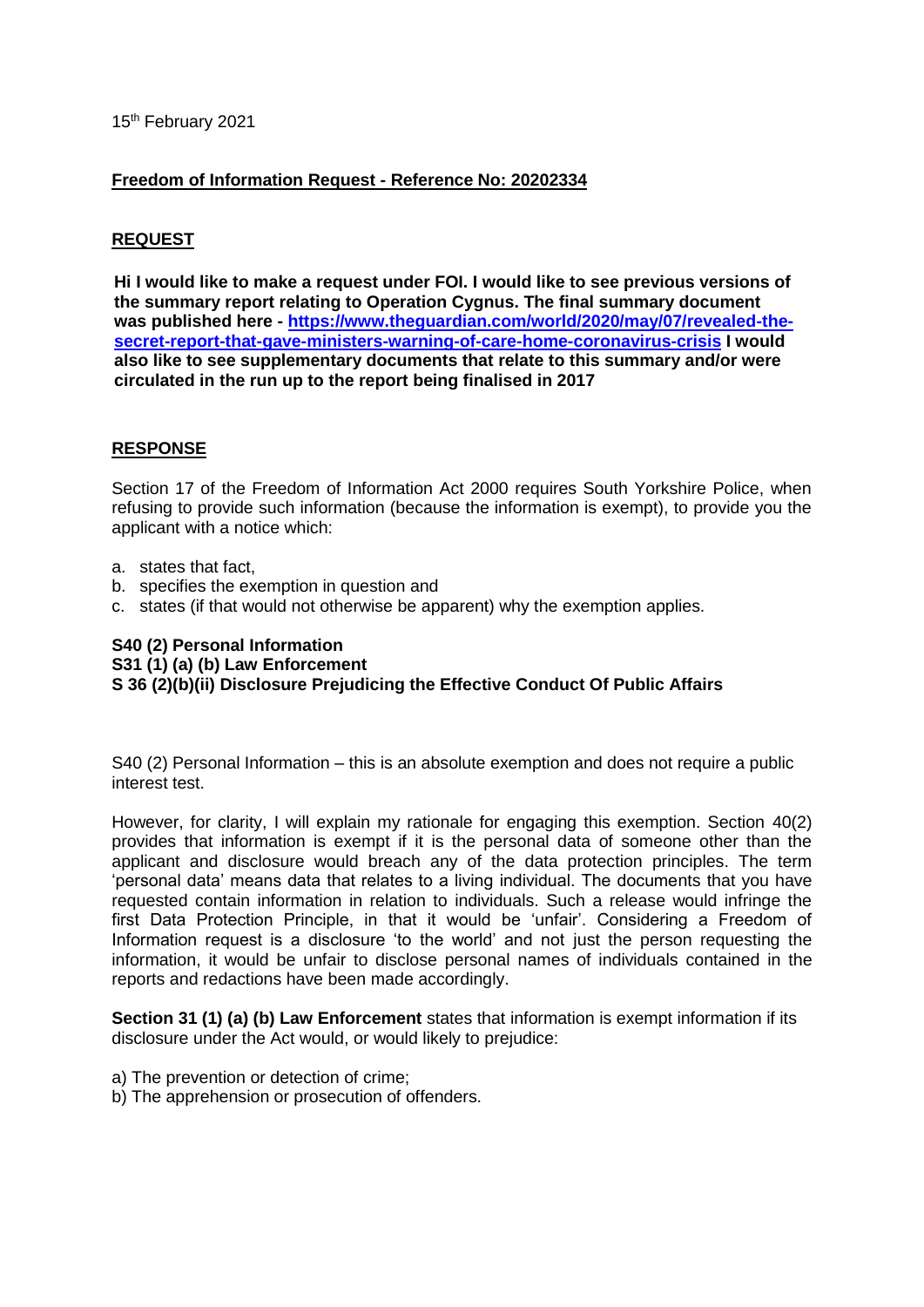Section 31, this exemption is a qualified and prejudice based exemption and therefore the legislators accept that there may be harm if released. The authority has to consider and describe the harm that would occur if a full disclosure of information were released.

Section 36 of the Act exempts information if, in the reasonable option of a 'qualified person', disclosure would (or would be likely to) inhibit the free and frank provision of advice or exchange of views or otherwise prejudice the effective conduct of public affairs Evidence of harm as required by the Act is supported by information from a qualified person, the Chief Constable of SYP.

# **Overhall HARM**

It is important to stress that when a disclosure is made under the Freedom of Information Act, it is a disclosure to the world and not to a single individual. In view of this, we may publish information released under the Freedom of Information Act on our website in order that any member of the public who may wish to view the information can have access to it.

Formulating local strategy relies upon the full and frank exchange of opinions, issues and potential difficulties, by the exchange of views, between a number of our regional organisations – NHS, PHE, Ambulance Service, Fire and Rescue, Councils, and Military to consider in this case, public health concerns, which has an impact on our force.

If debrief recommendations were to be routinely released into the public domain, this could potentially inhibit the free and frank exchange of views to reach these recommendations, and therefore reduce opportunities for learning and improvements, causing potential harm to future multiagency emergency responses. This would weaken the local decision making process to the public detriment if officials felt pressurised not to express such views in future.

Formulating local multi-agency strategy relies upon the full and frank exchange of opinions, issues and potential difficulties, disclosures would inhibit discussions and planning.

Disclosure of information that details the operational effectiveness of the South Yorkshire Police may compromise the force. Those with criminal intent could use the information to circumnavigate SYP's procedures which may lead to more crimes being committed which would impact on police resources and place individuals at risk.

## Public Interest Test

## S31 Considerations favouring disclosure

- A full release of information would show that SYP is proactive in its operational areas
- Disclosure would demonstrate SYPs commitment to transparency and openness

## S31 Considerations favouring non-disclosure

- The information could be used by those with criminal intent to determine our forces capability at a certain time, place or event which would provide them with an advantage.
- It may reveal sensitive or tactical details that relate to policing activity.

## S36 Considerations favouring disclosure

- The public would have a better understanding of the way in which the police service conducts itself and how decisions are made with a larger number of multi-agency organisations to reach such sensitive decisions
- Transparency and accountability of public authorities is in the public interest, especially where they are under scrutiny.